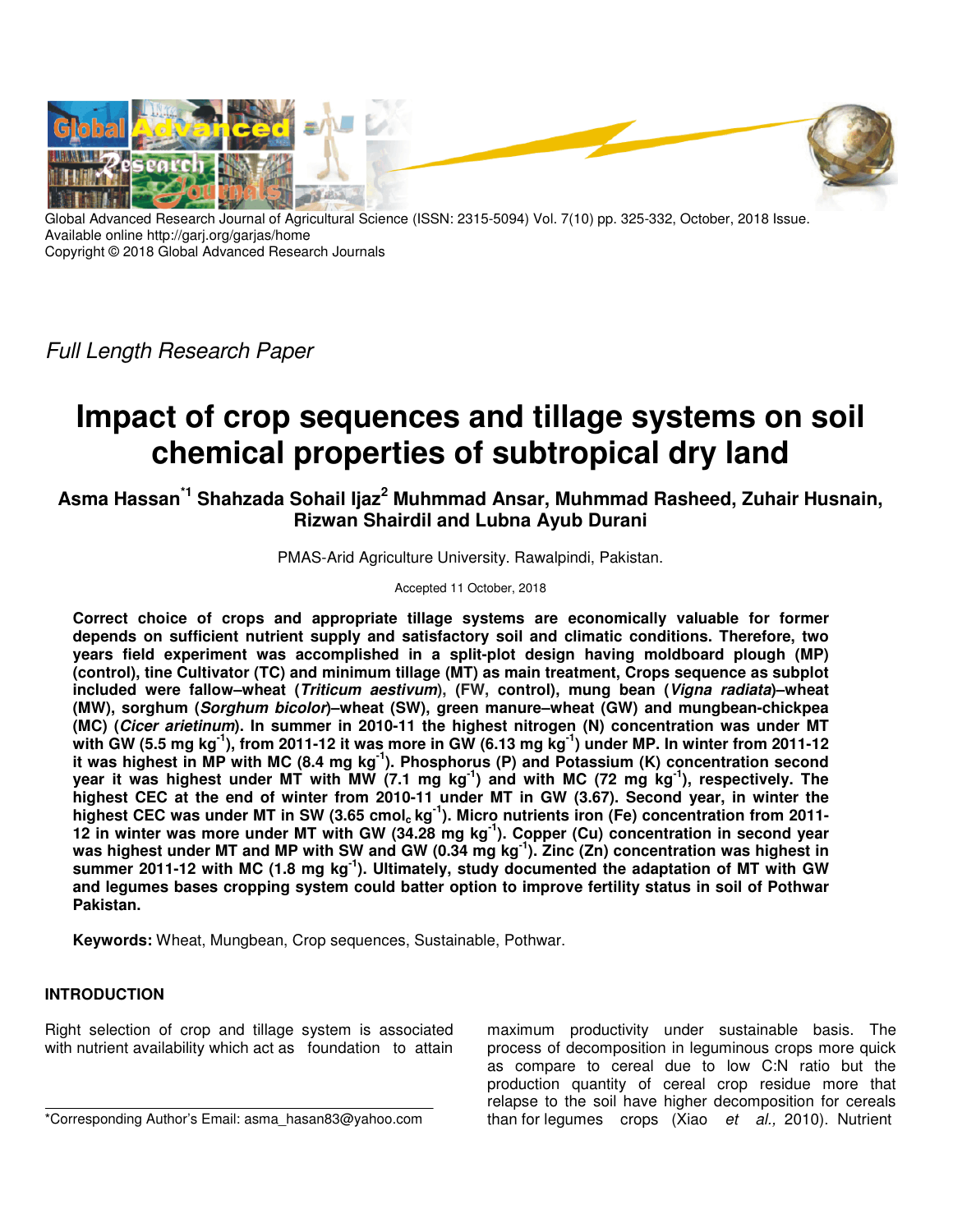

**Figure: 1** Monthly rainfall (mm) and mean monthly temperature (<sup>o</sup>C) during the experimental period.

availability or release and cation exchange capacity (CEC)<br>are depened on soil permanent and variable charges which are depened on soil permanent and variable charges which are also affected by conservation tillage with addition of legume crops in sequences (Marchuk *et al.,* 2013).

Cropping sequences influence on soil macro and micro nutrient circulation in pools of different bioavailability and increased attention due to the importance of nutrients increased attention due to the importance of nutrients<br>forms in combination with to environmental and agro ecological concerns. In soil nitrogen bio availability, fixation and circulation are largely dependent on C:N ratios of crop residues incorporated into soil and on the bioavailability of applied nitrogen as source fertilizer. However, long term loss of nitrogen due to it fixation and retention of fertilizers may improved by integration of crop to enhance N use efficiency in soil and plants (Verzeaux, et al., 2017). Therefore, cereal crops like wheat, maize and oat can boost the efficiency of inoculation of mycorrhizal fungi and phosphates activity of in soil rizospher, thus endorse the organic phosphorus release into soil solution (Borie et al., 2002). Different filed practices like tillage and crop 2002). Different filed practices like tillage and crop<br>sequence-increase-the-degree-of-contact-between-fertilizer derived nitrogen phosphorus, potassium and soil particles, there by prop up the formation of stable insoluble insoluble nitrogen phosphorus and potassium compounds (Phiri et al., 2001). re largely dependent on C:N rat<br>prated into soil and on the bioava<br>as source fertilizer. However,<br>due to it fixation and retention o ion exchange capacity (CEC) nutritrent bioavailability and crop yield<br>on exchange and phosphorus physical and the total nutrient bioavailability and consert<br>and marches at, 2013). and energy and energy and interpolation s

Gradually, implementation of soil and crops best management practices (BMP) accelerate the organic matter buildup would be expected to improve macro and micro nutrition of crop is also connected with changes in morphology of plant root systems effected by tillage systems (Dias, et al., 2015)

Changes in crop production practices also produce progressive qualitative and quantitative variations in soil

nitrogen and phosphorus physical and chemical bases characterized those reflected in the total microbial biomass characterized those reflected in the total microbial biomass<br>and enzymatic activities and, consequently, in the bio availability rates and nitrogen availability with depth (Bai et al., 2012). nutrient bioavailability and crop yield. Different form of

#### **MATERIALS AND METHODS**

### **Location and Experimental Layout Layout**

Two year field experiment was accomplished at the Research Farm of PMAS-Arid Agriculture University<br>Revisional Pokietan (22° 28' N 72° 05' E) from 2010 to Rawalpindi, Pakistan (33° 38' N, 73° 05' E) from 2010 to 2012. The experimental area was part of a northern Punjab known as Pothwar plateau. Frequency of rain fall in the area is of bi-model, one in late summer (August and September) and second during the winter-spring (February and March) (Figure 1). Moonsoon rains are highly torrential and result in immense soil erosion. The mean maximum temperature ranges from 36  $^{\circ}$ C to 42  $^{\circ}$ C sometimes attain as high as 48  $^{\circ}$ C (Nizami et al. 2004). The experimental as high as 48 °C (Nizami et al. 2004). The experimental<br>soil was a clay loam having pH 7.79, ECe 0.25 dSm<sup>-1</sup>, bulk density 1.4 Mg m<sup>-3</sup>, N 3.35 mg kg<sup>-1</sup>, P 6.50 mg kg<sup>-1</sup> and K 130 mg  $kg^{-1}$ . The soil was classified as Rawalpindi Soil 130 mg kg<sup>-i</sup>. The soil was classified as Raw<br>Series (Typic Ustocrepts; GOP 1974). (<mark>Table</mark> 1)

The experiment design was a split-plot. Main plots had Moldboard Plough (MP, control), Conventional Tillage (CT) and Minimum Tillage (MT). Five sub plots with fallowing crop sequences viz. Fallow–Wheat (FW, control), Mungbean–Wheat (MW), Sorghum–Wheat (SW),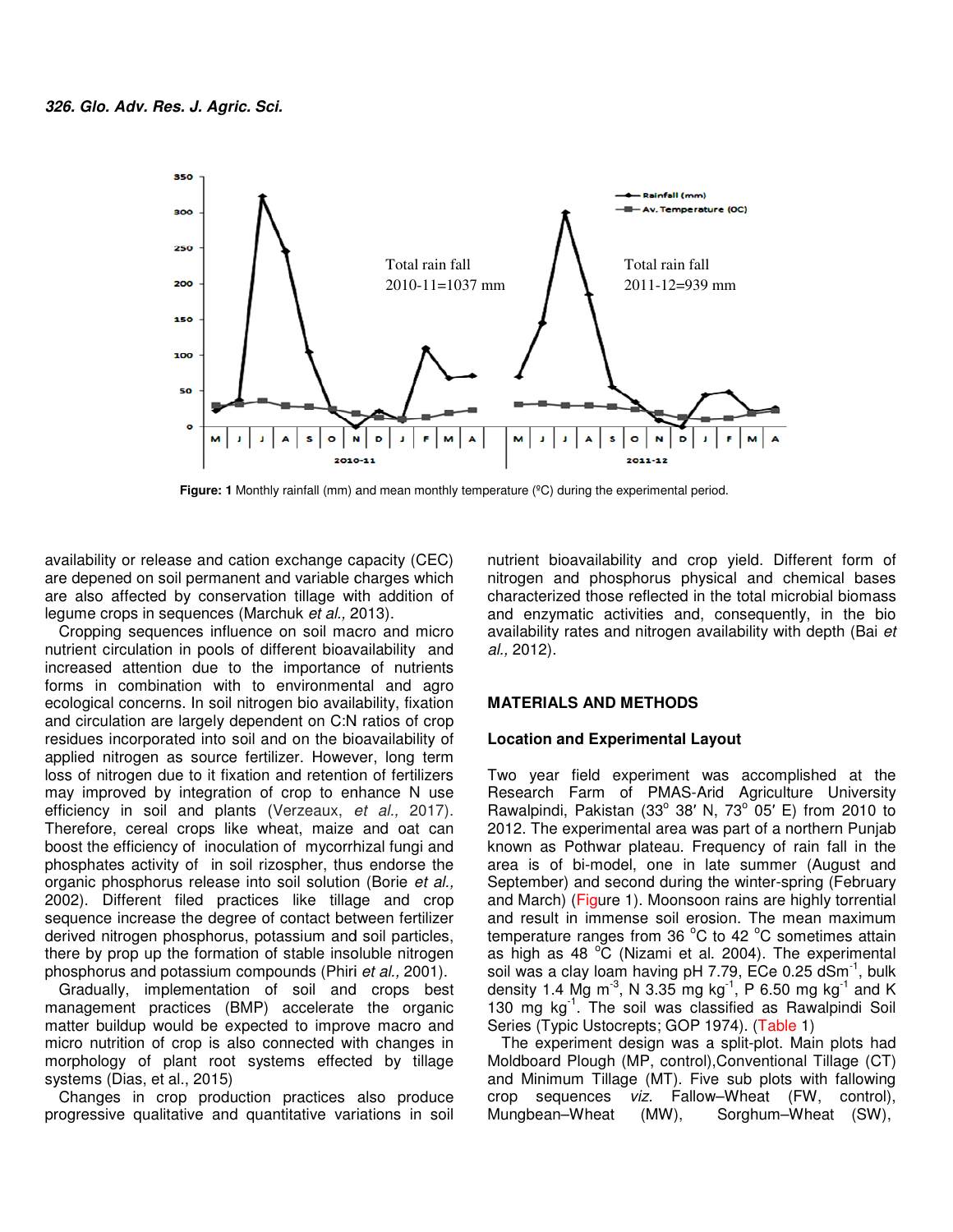| .                         |                        |                         |         |                        |                         |         |                        |                         |         |                        |                    |         |  |
|---------------------------|------------------------|-------------------------|---------|------------------------|-------------------------|---------|------------------------|-------------------------|---------|------------------------|--------------------|---------|--|
|                           | 2010-11                |                         |         |                        |                         |         | 2011-12                |                         |         |                        |                    |         |  |
|                           | Winter sowing NS       |                         |         |                        | <b>Summer sowing</b>    |         |                        | <b>Winter sowing</b>    |         |                        | Summer sowing NS   |         |  |
|                           |                        |                         |         | mg kg                  |                         |         |                        |                         |         |                        |                    |         |  |
|                           | Tine                   | Mouldboard Minimum Tine |         |                        | Mouldboard Minimum Tine |         |                        | Mouldboard Minimum Tine |         |                        | Mouldboard Minimum |         |  |
|                           | <b>Cultivator Plow</b> |                         | Tillage | <b>Cultivator Plow</b> |                         | Tillage | <b>Cultivator Plow</b> |                         | Tillage | <b>Cultivator Plow</b> |                    | Tillage |  |
| Fallow-<br>Wheat          | 6.7                    | 4.4                     | 5.2     | 5.2ab                  | 1.6d                    | 2.9bcd  | 6.4 cd                 | 8.6 a                   | 6.4 cd  | 6.7                    | 4.5                | 5.3     |  |
| Mungbean-<br>Wheat        | 4.6                    | 5.0                     | 5.1     | 4.1 <sub>bc</sub>      | 3.4bcd                  | 3.5bcd  | 6.6 c                  | 5.7 e                   | 6.7 c   | 4.7                    | 5.1                | 5.1     |  |
| Sorghum-<br>Wheat         | 1.7                    | 5.1                     | 3.0     | 3.4bcd                 | 2.2 <sub>cd</sub>       | 4.4ab   | 6.7 c                  | 6.5c                    | 5.9 de  | 1.7                    | 5.2                | 3.1     |  |
| Green<br>manure-<br>Wheat | 4.57                   | 6.1                     | 5.5     | 5.0ab                  | 3.4bcd                  | 5.5a    | 6.7 c                  | 6.4 cd                  | 7.9 b   | 4.6                    | 6.1                | 5.6     |  |
| Mungbean-<br>Chickpea     | 4.8                    | 3.7                     | 4.9     | 5.2ab                  | 4.7ab                   | 3.9abc  | 5.0 f                  | 8.4 a                   | 5.0f    | 4.8                    | 3.8                | 4.9     |  |

**Table 1.** Soil nitrate nitrogen as influenced by tillage systems and crop sequences

**Nitrate-N** 

Mungbean–Chickpea (MC) and Green manure–Wheat (GW). The main and sub plot sizes were 19 m ×16 m and 2. ×16 m, respectively. MP treatment implicated moldboard ploughing at 25 cm depth. The MT consisted of maintaining the soil free of any tillage except for the seedbed preparation. Recommended dose of fertilizer 120-80-60 kg  $ha^{-1}$  was applied before the sowing of wheat. In minimum tillage plots, both summer and winter crop residues were returned back. Summer season crops *i.e.* mungbean (Vigna radiata) and sorghum (Sorghum bicolor) were planted in early July and harvest in September. Green manuring was carried out with a mixture of sorghum and mungbean. Winter season crops i.e. wheat (Triticum aestivum) and chickpea (Cicer arietinum) were planted in early November and harvested in April next year. Weeds in fallow plots were controlled by tine cultivator in MP plots while with herbicide glyphosate [N- (phosphonomethyl) glycine] in MT plots.

# **Measurements and calculations**

For total nitrogen soil samples of 0.2 g weight were digested for two hours at 360 $\degree$ C using 4.4 ml of digestion mixture included lithium sulphate, selenium, and hydrogen per oxide  $(H_2O_2)$ . Then 50 ml of water was added and made up to 100 ml and mixed. Absorbance of sample were detected by using spectrophotometer at 665 nm wavelength (Anderson and Ingram, 1993). Available Phosphorus five gram of soil was taken into 250 ml flask with 100 ml of 0.5M of sodium bicarbonate (NaHCO<sub>3</sub>). 50 ml volumetric flask 10 ml of filtrate was added into along with 1 ml of 5N sulphuric acid  $(H_2SO_4)$  In order to build attain the color, 8 ml of reagent ascorbic acid will be added. Total volume was be made up to 50 and transmittance will be recorded 10 minutes after color development using Spectrophotometer (Kuo, 1996). For determination of potassium, 5 g soil was taken into 50 ml centrifuge tube, and 33 ml 1N ammonium acetate solution added with 57 ml acetic acid to 700 ml DI water, followed by addition of 68 ml ammonium hydroxide and was shaken for 5 minutes on a shaker. After that extract will be collected in volumetric flask by passing through a filter paper. The process will be repeated three times and each time extract will be collected. Solution was diluted to 100 ml with ammonium acetate and concentration of potassium in soil extract will be determined on flame photometer (Ryan and Garabet, 1994). Micronutrients cations soil was taken into 125 ml Erlenmeyer flask; 20 ml extraction solution (DTPA) was added. Micronutrients will be directly measured by using atomic absorption spectrophotometer (Lindsay and Norvel, 1978). Cation Exchange Capacity (CEC) about 4g soil will be taken in centrifuge tube 33 ml of 1N sodium acetate solution was added. Centrifuged at 3000 rpm and supernatant will be discarded four times. Then centrifugation will be carried out with 33ml ethanol. Sodium contents in the supernatant will be measured by flame photometer (Ryan et al., 1996).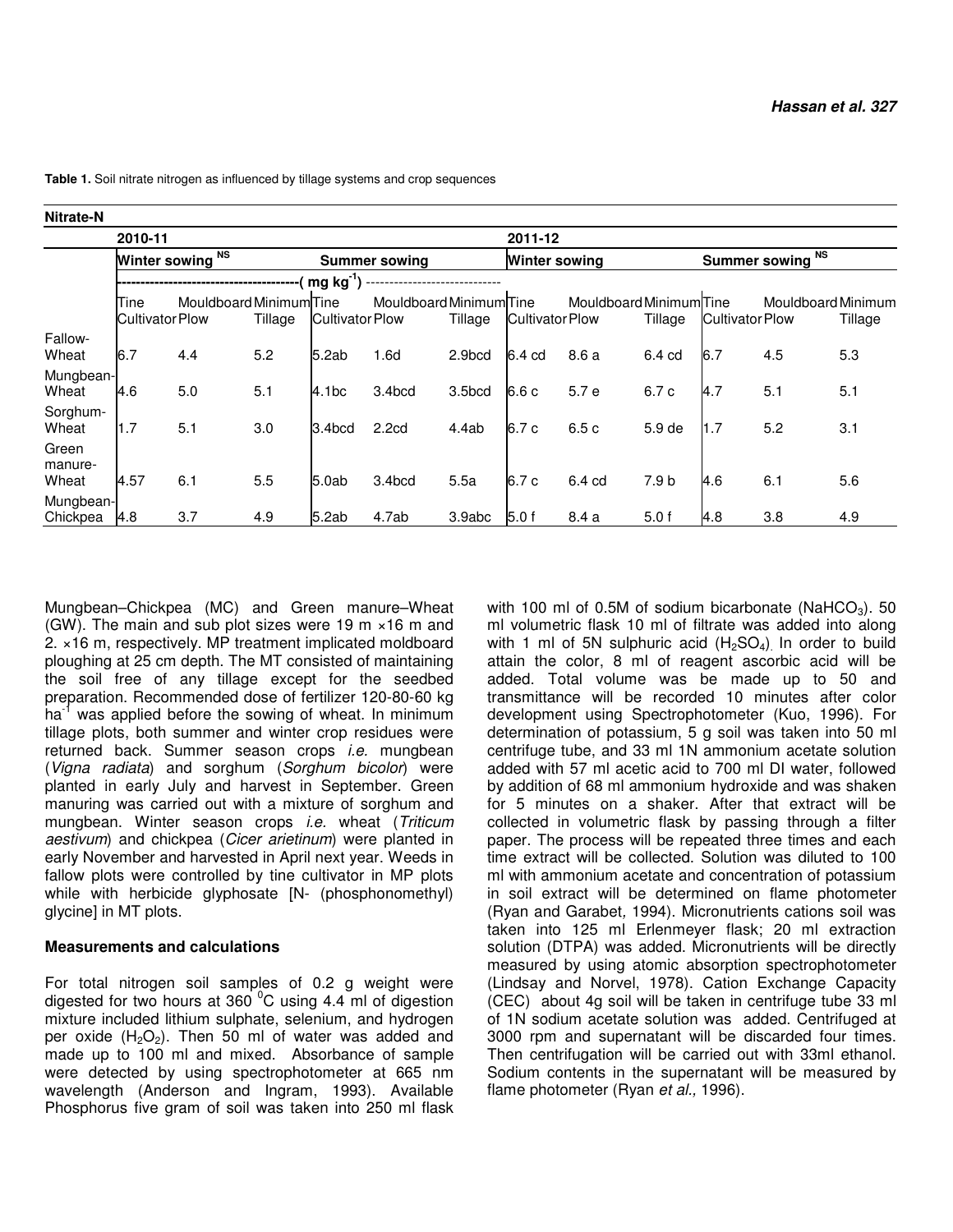| Available phosphorus |                      |     |                                    |                                                                                                               |                                                                       |                                |                      |                   |               |                  |                                                                                |  |
|----------------------|----------------------|-----|------------------------------------|---------------------------------------------------------------------------------------------------------------|-----------------------------------------------------------------------|--------------------------------|----------------------|-------------------|---------------|------------------|--------------------------------------------------------------------------------|--|
| 2010-11              |                      |     |                                    |                                                                                                               |                                                                       | 2011-12                        |                      |                   |               |                  |                                                                                |  |
|                      |                      |     |                                    |                                                                                                               |                                                                       |                                | <b>Winter sowing</b> |                   |               |                  | NS                                                                             |  |
|                      |                      |     |                                    |                                                                                                               |                                                                       |                                |                      |                   |               |                  |                                                                                |  |
|                      |                      |     |                                    |                                                                                                               |                                                                       |                                |                      |                   | Tine          |                  |                                                                                |  |
| Cultivator           | Plow                 |     |                                    | rd Plow                                                                                                       | Tillage                                                               |                                | oard<br>Plow         | Tillage           |               | ard Plow Tillage |                                                                                |  |
| 5.6                  | 2.9                  | 5.1 |                                    | 5.3cde                                                                                                        | $5.1$ cde                                                             | 3.1                            | 3.0                  | 2.7               | 4.6def        | 5.1cde           | 3.4ef                                                                          |  |
| Mungbea<br>14.4      | 7.5                  | 3.8 |                                    | 4.7cdef                                                                                                       | 6.9ab                                                                 | 3.0                            | 3.8                  | 2.6               | 3.6def        | 3.7def           | 7.1a                                                                           |  |
| Sorghum-<br>6.0      | 5.4                  | 4.5 |                                    | 4.4def                                                                                                        | 6.2abc                                                                | 2.8                            | 3.0                  | 2.7               | 5.6abc        | 5.3abc           | 4.1cdef                                                                        |  |
| 15.1                 | 5.3                  | 7.0 | 7.0a                               | 5.3bcd                                                                                                        | 3.2f                                                                  | 2.8                            | 2.7                  | 3.7               | 3.1f          | 3.4ef            | 5.9abc                                                                         |  |
| Mungbea              |                      |     |                                    |                                                                                                               |                                                                       |                                |                      |                   |               |                  | 4.5cdef                                                                        |  |
|                      | Tine<br>Chickpea 5.2 | 5.5 | Winter sowing NS<br>board m<br>4.0 | <b>Mould Minimul</b><br>Tine<br><b>Tillage Cultivator</b><br>6.2abc<br>4.8cdef<br>6.5abc<br>3.8 <sub>ef</sub> | <b>Summer sowing</b><br>-( mg kg <sup>-1</sup> )<br>5.5 <sub>bc</sub> | Mouldboa<br>Minimum<br>4.8cdef | Tine<br>3.0          | Cultivator<br>2.9 | Mouldb<br>3.6 | 6.6ab            | <b>Summer sowing</b><br>Minimum Cultivato Mouldbo Minimum<br>3.3 <sub>ef</sub> |  |

 **Table 2**: Soil available phosphorus as influenced by tillage systems and crop sequences

#### **RESULTS AND DISCUSSION**

#### **Nitrogen, Phosphorus and Potassium**

In winter season at the start of experiment and summer at the end of experiment nitrogen (N) content had no differences (Table 1). However, in summer season in 2011 the highest nitrogen concentration was under MT with GW (mg kg<sup>-1</sup>) and least was under MP with FW (1.6 mg kg<sup>-1</sup>). In the second year in winter season from 2011-12 it was highest in MP with MC  $(8.4 \text{ mg kg}^{-1})$  followed by GW  $(5.2 \text{ m})$ mg kg-1) under MT. However, in summer season it was more was in GW  $(6.13 \text{ mg kg}^{-1})$  under MP and under TC in FW (6.37 mg kg<sup>-1</sup>).

Phosphorus (P) concentration (Table 2) at the winter season of both year was not considerable. However, it was highest in TC  $(7.0 \text{ mg kg}^{-1})$  with GW and least was again in GW under MT  $(3.22 \text{ mg kg}^{-1})$ . However in the in second year from 2011-12 it was highest under MT with MW (7.1 mg  $kg^{-1}$ ) and also under TC with (MC 6.6 mg  $kg^{-1}$ ). In winter season it had the least concentration in GW (7.13 mg kg <sup>1</sup>) under TC tillage system.

Potassium (K) concentration (Table 3) in second year result were statistically significant. Second year from 2011- 12 it was highest in MC and GW under MT (65 and 64 mg  $kg^{-1}$ ) and also under TC with SW (65 mg  $kg^{-1}$ ). Least was under MT with SW (25 mg  $kg^{-1}$ ). in summer season highest concentration was in MT with MC (75 mg  $kg^{-1}$ ) followed by SW while least quantity of concentration was

under MP with FW and MC cropping sequence (41 mg kg<sup>-</sup>  $\left( \right)$ .

Minimum tillage with adoptable crop rotation could increase the nutrients availability for dry land agriculture especially in semiarid zones. It was observed that the No till had higher P, K and Cu ac compared to MT and higher most of micro and macro nutrients in the upper layers due to the higher organic matted and fact that these systems maintain surface applied K and P and K fertilizer. On the other hand, neither SOC nor N was affected by crop rotation (Martin et al., 2007).The reason of more nutrient concentration under MT because nutrients release from crop residues depends on microbial immobilization/ mineralization of N (and C) as influenced by crop residue added though conservation tillage practices.

Wheat is a major cereal crops with a protein content, which is consumed by human being and is grown all around the world in diverse agro ecological zones. Pakistan is 6th among wheat producing countries with production of about 24 million tons, wheat is a staple food (Iqbal and Jinap, 2013). Punjab province is the largest producer of wheat in Pakistan, accounting for 76 percent of the area under wheat cultivation and 80 percent of the wheat produced in the country (Quddus and Mustafa, 2012). Chickpea is the most widely grown pulse in Pakistan, occupying an area of 1.05 million hectare and production of 0.57 million tons (Government of Pakistan, 2010). Production can be enhanced on sustainable basis if BMPs are adopted to enhance carbon use efficiency.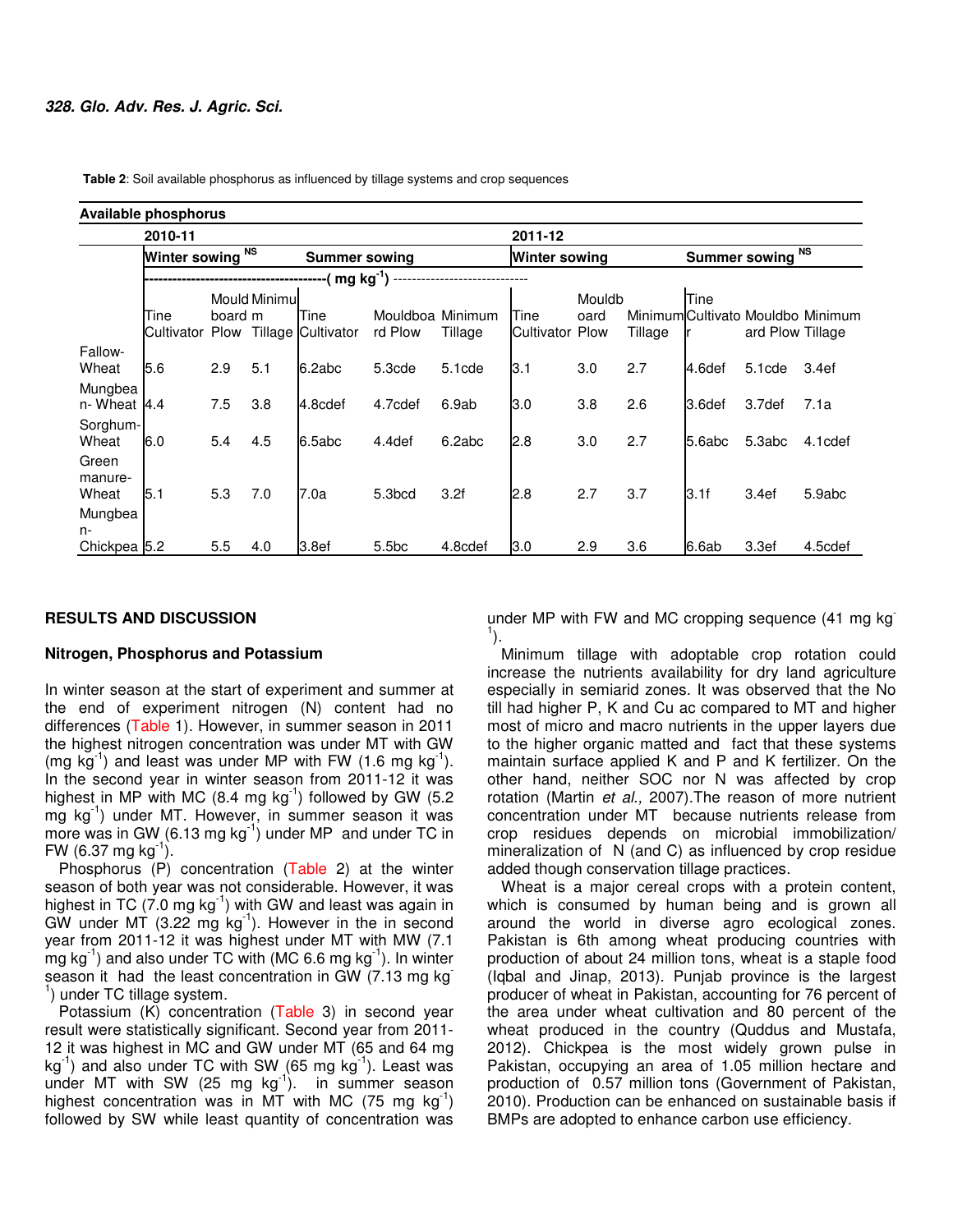|                                     | <b>Extractable potassium</b>   |                         |         |                        |                         |         |                        |                         |         |                        |                    |         |  |
|-------------------------------------|--------------------------------|-------------------------|---------|------------------------|-------------------------|---------|------------------------|-------------------------|---------|------------------------|--------------------|---------|--|
|                                     | 2010-11                        |                         |         |                        |                         |         | 2011-12                |                         |         |                        |                    |         |  |
|                                     | <b>Winter sowing</b>           | <b>NS</b>               |         |                        | <b>Summer sowing</b>    |         |                        | <b>Winter sowing</b>    |         |                        | Summer sowing NS   |         |  |
|                                     |                                |                         |         | $mg kg^{-1}$           |                         |         |                        |                         |         |                        |                    |         |  |
|                                     | Tine<br><b>Cultivator Plow</b> | Mouldboard Minimum Tine | Tillage | <b>Cultivator Plow</b> | Mouldboard Minimum Tine | Tillage | <b>Cultivator Plow</b> | Mouldboard Minimum Tine | Tillage | <b>Cultivator Plow</b> | Mouldboard Minimum | Tillage |  |
| Fallow-<br>Wheat                    | 45                             | 40                      | 35      | 166                    | 70                      | 197     | 60 b                   | 24bcd                   | 55cd    | 68 ab                  | 41.6c              | 26 cd   |  |
| Mungbean- <sub>85</sub><br>Wheat    |                                | 55                      | 85      | 98                     | 89                      | 177     | 30cd                   | 34abcd                  | 37abc   | 64 b                   | 67 ab              | 69 ab   |  |
| Sorghum-<br>Wheat                   | 85                             | 75                      | 40      | 84                     | 114                     | 87      | 63a                    | 50cd                    | 25d     | 66 b                   | 55 bc              | 56 bc   |  |
| Green<br>manure-<br>Wheat           | <b>45</b>                      | 40                      | 60      | 80                     | 118                     | 239     | 39ab                   | 55cd                    | 65 ab   | 58 bc                  | 66 b               | 63.5 b  |  |
| Mungbean- <sub>40</sub><br>Chickpea |                                | 40                      | 40      | 208                    | 177                     | 98      | 31cd                   | 37 <sub>bc</sub>        | 64 ab   | 56 bc                  | 41 <sub>bc</sub>   | 72 a    |  |

**Table 3**: Soil extractable potassium as influenced by tillage systems and crop sequences

# **Table 4:** Soil iron (Fe) as influenced by tillage systems and crop sequences

| Iron                        |                                |                         |                   |                        |                         |                   |                        |                         |                     |                        |                             |         |  |
|-----------------------------|--------------------------------|-------------------------|-------------------|------------------------|-------------------------|-------------------|------------------------|-------------------------|---------------------|------------------------|-----------------------------|---------|--|
|                             | 2010-11                        |                         |                   |                        |                         |                   | 2011-12                |                         |                     |                        |                             |         |  |
|                             | <b>Winter sowing</b>           | ΝS                      |                   | <b>Summer sowing</b>   |                         |                   | <b>Winter sowing</b>   |                         |                     |                        | Summer sowing <sup>NS</sup> |         |  |
|                             |                                |                         |                   | $mg kg^{-1}$           |                         |                   |                        |                         |                     |                        |                             |         |  |
|                             | Tine<br><b>Cultivator Plow</b> | Mouldboard Minimum Tine | Tillage           | <b>Cultivator Plow</b> | Mouldboard Minimum Tine | Tillage           | <b>Cultivator Plow</b> | Mouldboard Minimum Tine | Tillage             | <b>Cultivator Plow</b> | Mouldboard Minimum          | Tillage |  |
| Fallow-<br>Wheat            | 5.1abc                         | 2.9c                    | 5.2abc            | 2.0d                   | 10.0 b                  | 7.6 <sub>bc</sub> | 12.1cde                | 4.7f                    | 30.7ab              | 9.39                   | 6.5                         | 13.0    |  |
| Mungbean-<br>Wheat          | 4.4abc                         | 7.5a                    | 3.9 <sub>bc</sub> | 7.1bc                  | 8.1b                    | 7.0 <sub>bc</sub> | 22.1bc                 | 12.7cde                 | 17.2cde             | l11.3                  | 5.3                         | 6.5     |  |
| Sorghum-<br>Wheat           | 6.1abc                         | 5.4abc                  | 4.5abc            | 4.0cd                  | 8.2 <sub>b</sub>        | 7.5 <sub>bc</sub> | 21.2 <sub>bc</sub>     | 8.6def                  | 5.6ef               | 13.2                   | 11.0                        | 5.8     |  |
| Green<br>manure-<br>Wheat   | 5.2abc                         | 5.4abc                  | 7.1ab             | 15.6 <sub>bc</sub>     | 6.8 <sub>bc</sub>       | 7.6 <sub>bc</sub> | 20.3 <sub>bcd</sub>    | 4.4f                    | 34.8a               | 12.7                   | 9.7                         | 3.7     |  |
| Mungbean-5.2abc<br>Chickpea |                                | 6.2abc                  | 4.1abc            | 6.7b                   | 15.4a                   | 7.5 <sub>bc</sub> | l13.5cdef 5.4ef        |                         | 17.3 <sub>cde</sub> | l11.2                  | 11.7                        | 3.1     |  |

# **Iron, Copper and Zinc**

In micro nutrients iron (Fe) concentration was statistically significant in all cropping season except in summer at the end of 2012. The highest concentration in winter season at the start of experiment was under MP with MW cropping sequence  $(7.5 \text{ mg Kg}^{-1})$  than fallowed by GW under MT  $(7.05 \text{ mg kg}^{-1})$ . Least was under MP with FW  $(2.9 \text{ mg kg}^{-1})$ . In summer season it was the highest in MC (15.31 mg  $kg^{-1}$ ) under MP least was under TC with FW  $(2.03 \text{ mg kg}^{-1})$ . In

second year from 2011-12 in winter season it was more under MT with GW (34.28 mg  $kg^{-1}$ ) followed by FW (30.76 mg kg<sup>-1</sup>) least was in FW under MP (4.72 mg Kg<sup>-1</sup>) (Table 4).

Copper (Cu) at the start of experiment was highest under TC and MP with GW (0.33 mg kg<sup>-1</sup>) and (0.32 mg kg<sup>-1</sup>) followed by MW (0.30 mg  $Kg^{-1}$ ) in MT same trend was in summer season. From 2011-12 it was highest under MT and MP with SW and GW  $(0.34 \text{ mg kg}^{-1})$  and least was under MT with GW (0.04 mg  $kg^{-1}$ ). In summer season it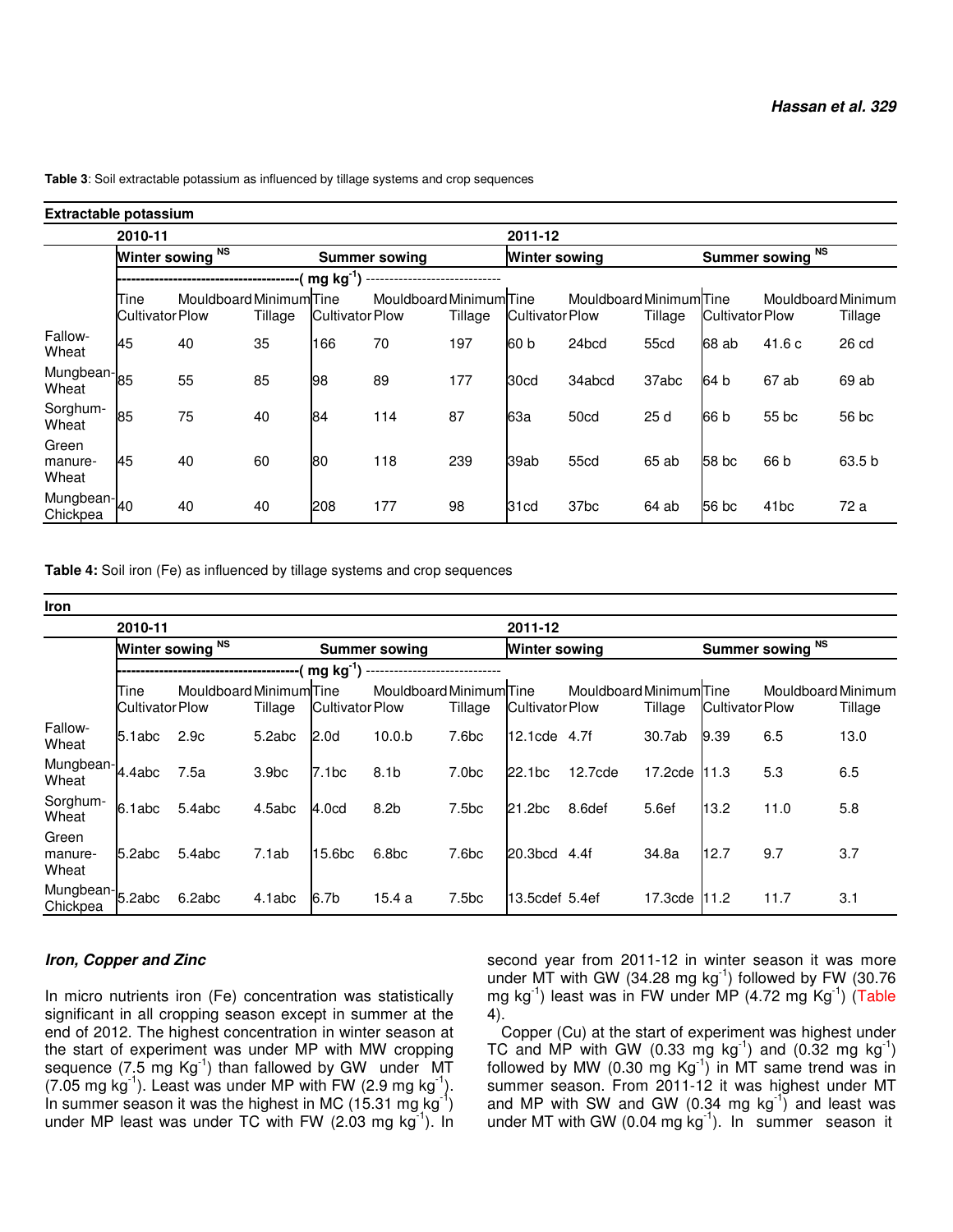**Table 5**: Soil cupper (Cu) Nutrients as influenced by tillage systems and crop sequences

**Iron** 

|                           | 2010-11                           |                         |           |                        |                         |         | 2011-12                |                         |                  |                        |                    |                   |  |
|---------------------------|-----------------------------------|-------------------------|-----------|------------------------|-------------------------|---------|------------------------|-------------------------|------------------|------------------------|--------------------|-------------------|--|
|                           | <b>NS</b><br><b>Winter sowing</b> |                         |           |                        | <b>Summer sowing</b>    |         |                        | <b>Winter sowing</b>    |                  | <b>Summer sowing</b>   | <b>NS</b>          |                   |  |
|                           |                                   |                         |           | mg kg <sup>-</sup>     |                         |         |                        |                         |                  |                        |                    |                   |  |
|                           | Tine<br><b>Cultivator Plow</b>    | Mouldboard Minimum Tine | Tillage   | <b>Cultivator Plow</b> | Mouldboard Minimum Tine | Tillage | <b>Cultivator Plow</b> | Mouldboard Minimum Tine | Tillage          | <b>Cultivator Plow</b> | Mouldboard Minimum | Tillage           |  |
| Fallow-<br>Wheat          | 0.2abc                            | 0.2abc                  | 0.1abc    | 0.2abc                 | 0.2abc                  | 0.1abc  | 0.1 <sub>bcd</sub>     | 0.2abc                  | 0.2abcd          | 0.1d                   | 0.2 <sub>cd</sub>  | 0.2 <sub>cd</sub> |  |
| Mungbean-0.2abc<br>Wheat  |                                   | 0.2abc                  | 0.3ab     | 0.3abc                 | 0.2abc                  | 0.3ab   | 0.1 <sub>cd</sub>      | 0.2abcd                 | 0.2abcd          | 0.2c                   | 0.2 <sub>cd</sub>  | 0.2 <sub>cd</sub> |  |
| Sorghum-<br>Wheat         | 0.2abc                            | 0.2abc                  | $0.2$ abc | 0.2abc                 | 0.2abc                  | 0.2abc  | 0.3ab                  | 0.2abc                  | 0.3a             | 0.3ab                  | 0.2 <sub>bc</sub>  | 0.3abc            |  |
| Green<br>manure-<br>Wheat | 0.3a                              | 0.3a                    | $0.2$ abc | 0.3a                   | 0.3a                    | 0.2abc  | 0.2abc                 | 0.3a                    | 0.1 <sub>d</sub> | 0.3ab                  | 0.2 <sub>cd</sub>  | 0.4a              |  |
| Mungbean-0.1c<br>Chickpea |                                   | 0.1 <sub>bc</sub>       | $0.2$ abc | 0.1c                   | 0.1 <sub>bc</sub>       | 0.2abc  | 0.2abc                 | 0.1 <sub>bcd</sub>      | 0.2abc           | 0.2 <sub>cd</sub>      | 0.23cd             | 0.2 <sub>cd</sub> |  |

**Table 6:** Soil Micro (Zn) Nutrients as influenced by tillage systems and cropping sequences

|                                      | 2010-11                        |                         |                    |                        |                         |                     | 2011-12                |                         |         |                        |                    |             |  |
|--------------------------------------|--------------------------------|-------------------------|--------------------|------------------------|-------------------------|---------------------|------------------------|-------------------------|---------|------------------------|--------------------|-------------|--|
|                                      | Winter sowing NS               |                         |                    |                        | <b>Summer sowing</b>    |                     |                        | <b>Winter sowing</b>    |         |                        | Summer sowing NS   |             |  |
|                                      |                                |                         |                    | mg kg                  |                         |                     |                        |                         |         |                        |                    |             |  |
|                                      | Tine<br><b>Cultivator Plow</b> | Mouldboard Minimum Tine | Tillage            | <b>Cultivator Plow</b> | Mouldboard Minimum Tine | Tillage             | <b>Cultivator Plow</b> | Mouldboard Minimum Tine | Tillage | <b>Cultivator Plow</b> | Mouldboard Minimum | Tillage     |  |
| Fallow-<br>Wheat                     | 5.08abc 2.91c                  |                         | 5.18abc            | .28bc                  | 0.44c                   | 0.57 <sub>bc</sub>  | 0.98c                  | 0.33c                   | 1.04c   | 0.66ef                 | 0.98 de            | 0.97cdef    |  |
| Mungbean-<br>Wheat                   | 4.41abc 7.52abc                |                         | 3.88 <sub>bc</sub> | .49 <sub>bc</sub>      | 0.73 <sub>bc</sub>      | 1.05 <sub>bc</sub>  | 1.2 a                  | 1.025c                  | 1.17c   | 1.08cde                | 0.87def            | 1.16cde     |  |
| Sorghum-<br>Wheat                    | 6.03abc 5.41abc                |                         | 4.49abc            | 0.56 <sub>bc</sub>     | 0.94 <sub>bc</sub>      | 1.55 <sub>b</sub>   | 0.92c                  | 0.72c                   | 1.48c   | 1.40bcd                | 1.09cde            | 1.19cde     |  |
| Green<br>manure-<br>Wheat            | 5.14abc 5.36abc                |                         | 7.03ab             | 2.71a                  | 1.40 <sub>bc</sub>      | 1.02 <sub>b</sub> c | 4.86b                  | 0.85c                   | 1.05c   | 1.29bcd                | 1.43 <sub>bc</sub> | $0.92$ cdef |  |
| Mungbean-5.20abc 6.22abc<br>Chickpea |                                |                         | 4.06abc            | 1.21 <sub>bc</sub>     | 0.95 <sub>bc</sub>      | 1.16 <sub>b</sub> c | 0.9c                   | 0.60c                   | 0.57c   | 0.505f                 | 1.05cde            | 1.78ab      |  |

was highest under MT with SW  $(0.41 \text{ mg kg}^{-1})$  least was under TC with FW  $(0.13 \text{ mg kg}^{-1})$   $(.5)$ .

Zinc (Zn) concentration at the start of experiment was highest in GW under MT  $(7.03 \text{ mg kg}^{-1})$  and least was in  $MP$  under FW cropping sequence (2.91 mg kg $^{-1}$ ). In summer it was more in TC with GW  $(2.71 \text{ mg kg}^3)$  than followed by SW (1.55 mg kg<sup>-1</sup>) under MT. From 2011-12 it was the highest under TC with MW  $(1.2 \text{ mg Kg}^{-1})$  then followed by TC with GW  $(4.8 \text{ mg Kg}^{-1})$  and least was under

all MT treatments. In summer season it was the highest under MT with MC (1.78 mg  $kg^{-1}$ ) least was under TC with MC  $(0.505 \text{ mg kg}^{-1})$  (Table 6).

Soil organic carbon as source of nutrient could be improved by crop rotations with best tillage and other management practices (Martin et al., 2007). The reason of more nutrient concentration under MT because nutrients release from crop residues depends on microbial immobilization/ mineralization of N (and C) as influenced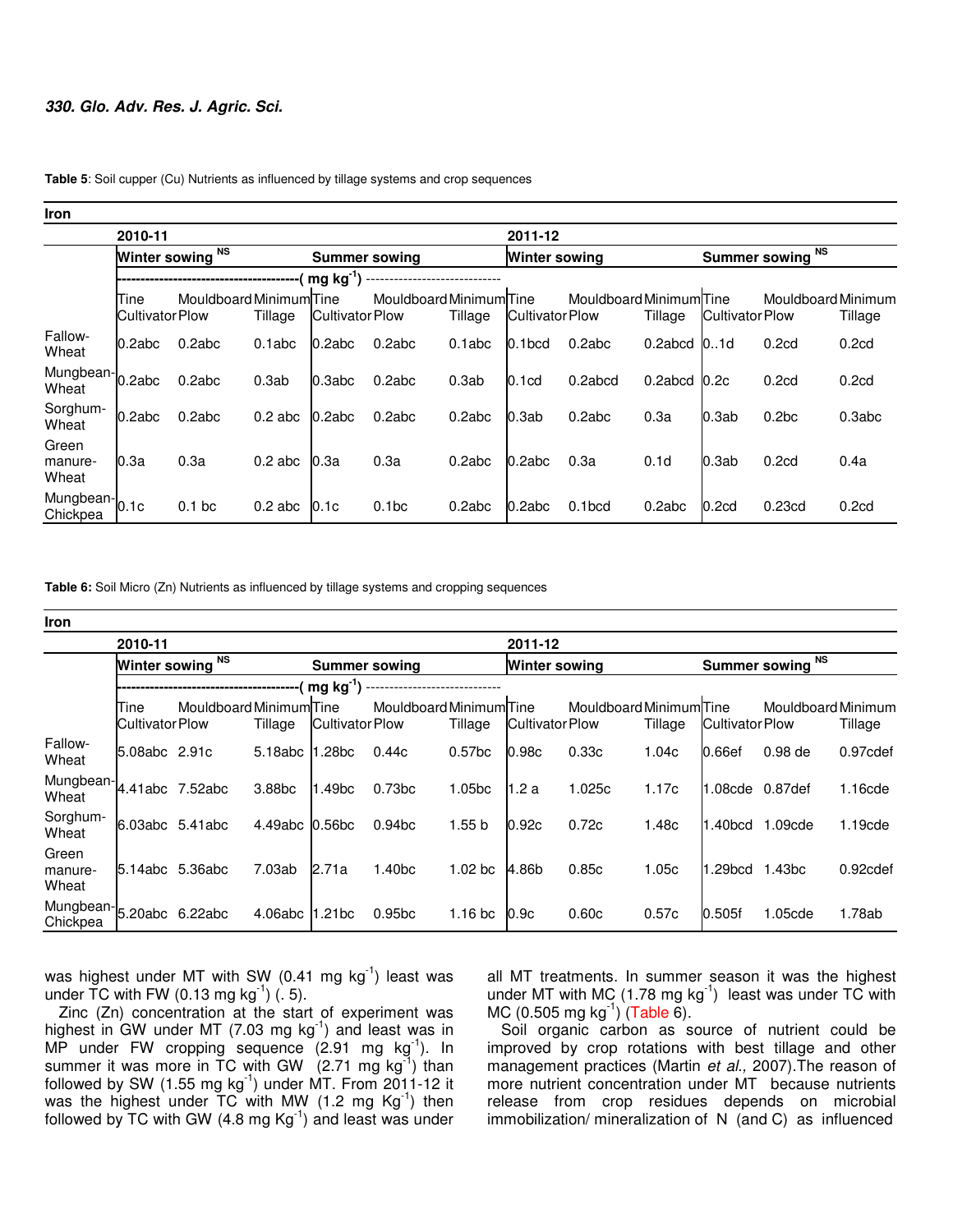| <b>Sampling seasons</b> | Tillage<br>systems /<br><b>Rotations</b> | Fellow-<br>Wheat  | Mungbean<br>-Wheat | Sorghum-<br>Wheat              | Greenmanur-<br>Wheat | Mungbean-<br>Chickpea | Mean |
|-------------------------|------------------------------------------|-------------------|--------------------|--------------------------------|----------------------|-----------------------|------|
|                         |                                          |                   |                    | --cmole charge kg <sup>-</sup> |                      |                       |      |
| <b>Winter 2010-11</b>   | MP.                                      | 2.94 <sub>b</sub> | 2.71c              | 3.11a                          | 3.12a                | $2.69$ $cd$           | 2.40 |
|                         | МT                                       | 3.00ab            | 2.43e              | $2.55$ de                      | 2.97ab               | 2.93 <sub>b</sub>     | 2.91 |
|                         | ТC                                       | 1.90f             | 1.75q              | 3.02ab                         | 2.91 <sub>b</sub>    | 2.44e                 | 2.78 |
| <b>Summer 2010-11</b>   | МP                                       | $3.64$ bc         | 3.45 d             | 3.91a                          | 3.92a                | 3.43 cd               | 2.64 |
|                         | МT                                       | 3.70 <sub>b</sub> | 3.14e              | 3.25e                          | 3.67 b               | 3.62 <sub>bc</sub>    | 3.65 |
|                         | ТC                                       | 0.26f             | 2.45 g             | 3.72 <sub>b</sub>              | $3.61$ bc            | 3.14e                 | 3.48 |
| <b>Winter 2011-12</b>   | MP                                       | 3.37 abcd         | 3.19 bcd           | 3.21 abcd                      | 3.31 abcd            | $3.54$ abc            | 3.19 |
|                         | МT                                       | 3.31 abcd         | 3.11 cde           | 3.65a                          | $3.04$ de            | 2.733 de              | 3.32 |
|                         | ТC                                       | 3.21 abcd         | $3.06$ de          | $2.69$ de                      | 3.59ab               | 3.38 abcd             | 3.17 |
| <b>Summer 2011-12</b>   | MP                                       | 4.05 <sub>b</sub> | 4.89 b             | 4.84 b                         | 3.84 <sub>b</sub>    | 4.25 b                | 4.99 |
|                         | МT                                       | 7.55a             | 5.19 ab            | 3.90 <sub>b</sub>              | 3.78 <sub>b</sub>    | 7.35a                 | 5.72 |
|                         | ТC                                       | 4.59 b            | 4.79 b             | 5.11 b                         | 5.25 b               | 3.98 <sub>b</sub>     | 4.66 |

 **Table 7.** Cation Exchange Capacity (CEC) as influenced by tillage systems and crop sequences

by crop residue added though conservation tillage practices.

#### **Cation Excnahge Capacity (CEC)**

The results showed that at the end of first winter season year from 2010-11 the highest CEC was under the MP in SW  $(3.11 \text{ cmol}_c \text{ kg}^{-1})$  and GW  $(3.12 \text{ cmol}_c \text{ kg}^{-1})$  cropping sequences than followed by MT in FW  $(3.00 \text{ cmol}_c \text{ kg}^{-1})$ and least CEC was under TC in MW cropping sequences  $(1.75 \text{ cmol}_c \text{kg}^{-1})$ . More ever, in winter season from 2010-11 the highest CEC again was in SW and GW (3.91 and 3.92  $\text{cmol}_c$  kg<sup>-1</sup>), respectively. Under MT the highest CEC was in GW  $(3.67)$  and least was under TC in  $(MW 2.45 \text{ cmol}_c)$  $kg^{-1}$ ).

 In the second year from 2011-12, in winter season the highest CEC was observed under MT in SW (3.65 cmol<sub>c</sub> kg<sup>-1</sup>) remaing plots CEC was not noticeable under different tillage and cropping sequences. However, in summer season the highest CEC was under MT in GW and FW  $(7.35$  and  $7.55$  cmol<sub>c</sub> kg<sup>-1</sup>) than followed by MW (5.19 cmol<sub>c</sub>  $kg^{-1}$ ).

 The highest CEC was observed under MT because returns of the residues enhance microbial activity which also improves the CEC of soil. Reversing degradation and desertification through enhancement and preservation of SOC would enhance CEC (Shrestha and Lal 2011). Decline in soil quality can positively relate the CEC (Russell et al., 2006). It was observed by Liu et al., (2014) CEC of surface soil (0–17 cm) was 45.8 meq/100 g for uncultivated soil, 42.6 meq/100 g for the soil of 5-year cultivation, 38.1 meq/100 g for 14-year cultivation, and 31.5 meq/100 g for 50-cultivation. Reduction of CEC with the increase in cultivation time was because of depletion of organic matter with passage of time. Results are also in accord with the findings of that under MT system SOC was enhanced, but without significant results. MT could more significant by the enhancement of the CEC under barely and wheat cropping sequences (Ben et al., 2007).

# **CONCLUSION**

Outcome of study reveal that legume bases cropping system with minimum tillage practices is more suitable option for former as well as to sustain fertility status of soil of subtropical dry land of Photwar, Pakistan.

#### **REFERENCES**

Anderson EL (1988). Tillage and N fertilization effects on maize root growth and root: shoot ratio. Plant and Soil 108: 245-251

- Bai J, Gao H, Xiao R, Wang J, Huang C (2012). A review of soil nitrogen mineralization as affected by water and salt in coastal wetlands: issues and methods. Clean Soil air and water. 40: 1099-1105
- Ben-Hammouda M, Hedhbi KM, Kammassi M, Gouili H (2007). Direct drilling: An agro-environmental approach to prevent land degradation and sustain production. The Proceedings of the International Workshop on Conservation Agriculture for Sustainable Land Management to Improve the Livelihood of People in Dry Areas, pp. 37-48
- Borie F, Redel Y, Rubio R, Rouanet JL, Barea JM (2002). Interactions between crop residues application and mycorrhizal developments and some soil–root interface properties and mineral acquisition by plants in an acidic soils. Soil Biology and Fertility 36: 151–160.